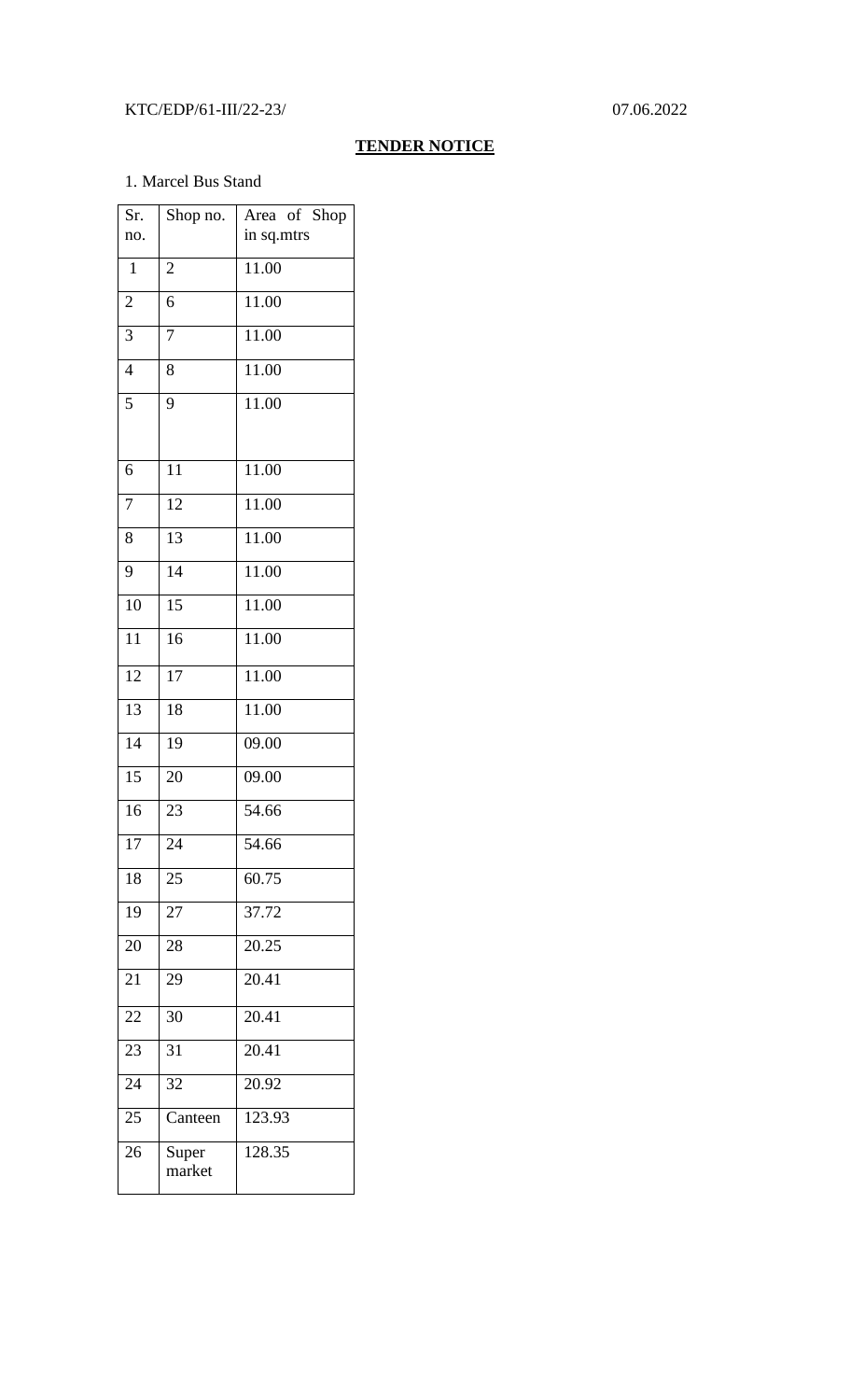### 2. Honda Bus Stand

| Sr.no. | Shop no. | Area of Shop<br>in sq.mtr |
|--------|----------|---------------------------|
|        | 16       | 23.69                     |
| 2      | 19       | 11.40                     |

### 3.Assonora Bus Stand

| Sr.no.         | Shop no. | Area<br>Shop<br>sq.mtrs. | of<br>in |
|----------------|----------|--------------------------|----------|
|                | 3        | 12.00                    |          |
| $\overline{2}$ | 9        | 25.00                    |          |
| 3              | 14       | 12.00                    |          |
|                | 16       | 12.00                    |          |

# 4.Panaji Bus Stand

| Sr.no.         | Shop no. | Area<br>Shop | of<br>in |
|----------------|----------|--------------|----------|
|                |          | sq.mtrs.     |          |
| $\mathbf{1}$   | $D-4$    | 11.11        |          |
| $\overline{2}$ | $D-5$    | 6.77         |          |
| 3              | $D-8$    | 5.29         |          |
| $\overline{4}$ | $D-9$    | 5.29         |          |
| 5              | $F-2$    | 6.53         |          |
| 6              | $F-6$    | 21.91        |          |
| 7              | 48       | 8.00         |          |

# 5.Mapusa Bus Stand

| Sr.no. | Shop no.                       | Area<br>Shop<br>sq.mtrs. | Οİ<br>in |
|--------|--------------------------------|--------------------------|----------|
|        |                                | 4.53                     |          |
| 2      | Canteen<br>at New<br>bus stand | 26.41                    |          |

## 6.Pernem Bus Stand

| Sr.no. | Shop no. | Area<br>Shop<br>sq.mtrs. | Οt<br>1n |
|--------|----------|--------------------------|----------|
|        |          | 16.78                    |          |